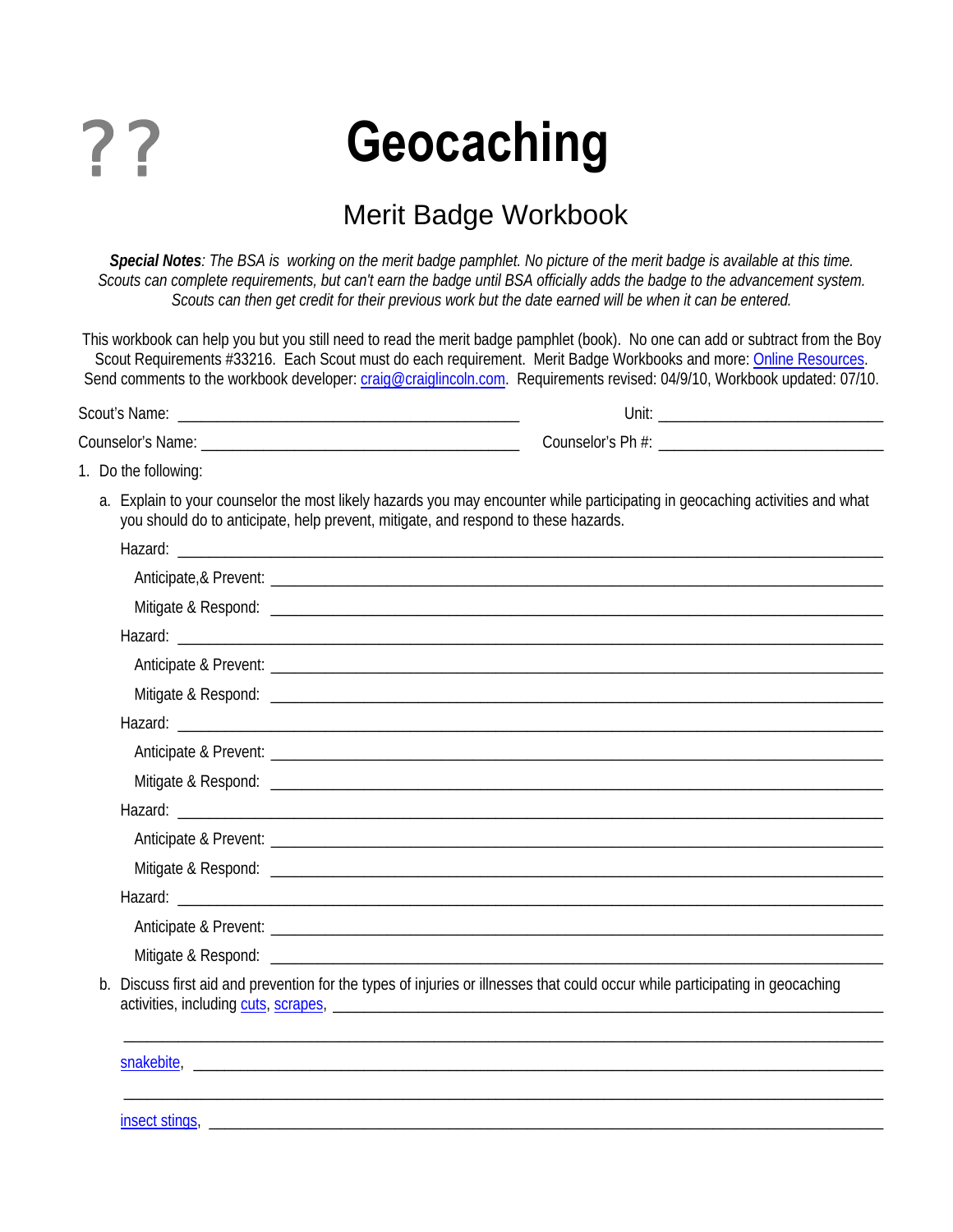|         | exposure to poisonous plants, the contract of the contract of the contract of the contract of the contract of                                                                                                                 |
|---------|-------------------------------------------------------------------------------------------------------------------------------------------------------------------------------------------------------------------------------|
|         |                                                                                                                                                                                                                               |
|         |                                                                                                                                                                                                                               |
|         |                                                                                                                                                                                                                               |
|         |                                                                                                                                                                                                                               |
|         |                                                                                                                                                                                                                               |
|         |                                                                                                                                                                                                                               |
|         |                                                                                                                                                                                                                               |
|         |                                                                                                                                                                                                                               |
|         |                                                                                                                                                                                                                               |
|         | and dehydration. The contract of the contract of the contract of the contract of the contract of the contract of the contract of the contract of the contract of the contract of the contract of the contract of the contract |
|         |                                                                                                                                                                                                                               |
| $C_{1}$ | Discuss how to properly plan an activity that uses GPS, including using the <b>buddy system</b> , <b>construer and the property plan</b>                                                                                      |
|         |                                                                                                                                                                                                                               |
|         |                                                                                                                                                                                                                               |
|         |                                                                                                                                                                                                                               |
|         |                                                                                                                                                                                                                               |
|         | ,我们也不会有什么。""我们的人,我们也不会有什么?""我们的人,我们也不会有什么?""我们的人,我们也不会有什么?""我们的人,我们也不会有什么?""我们的人                                                                                                                                              |
|         |                                                                                                                                                                                                                               |
|         |                                                                                                                                                                                                                               |
|         |                                                                                                                                                                                                                               |
|         | 2. Discuss the following with your counselor:                                                                                                                                                                                 |
|         |                                                                                                                                                                                                                               |
|         |                                                                                                                                                                                                                               |
|         |                                                                                                                                                                                                                               |
|         |                                                                                                                                                                                                                               |
|         |                                                                                                                                                                                                                               |
|         |                                                                                                                                                                                                                               |
|         |                                                                                                                                                                                                                               |
|         |                                                                                                                                                                                                                               |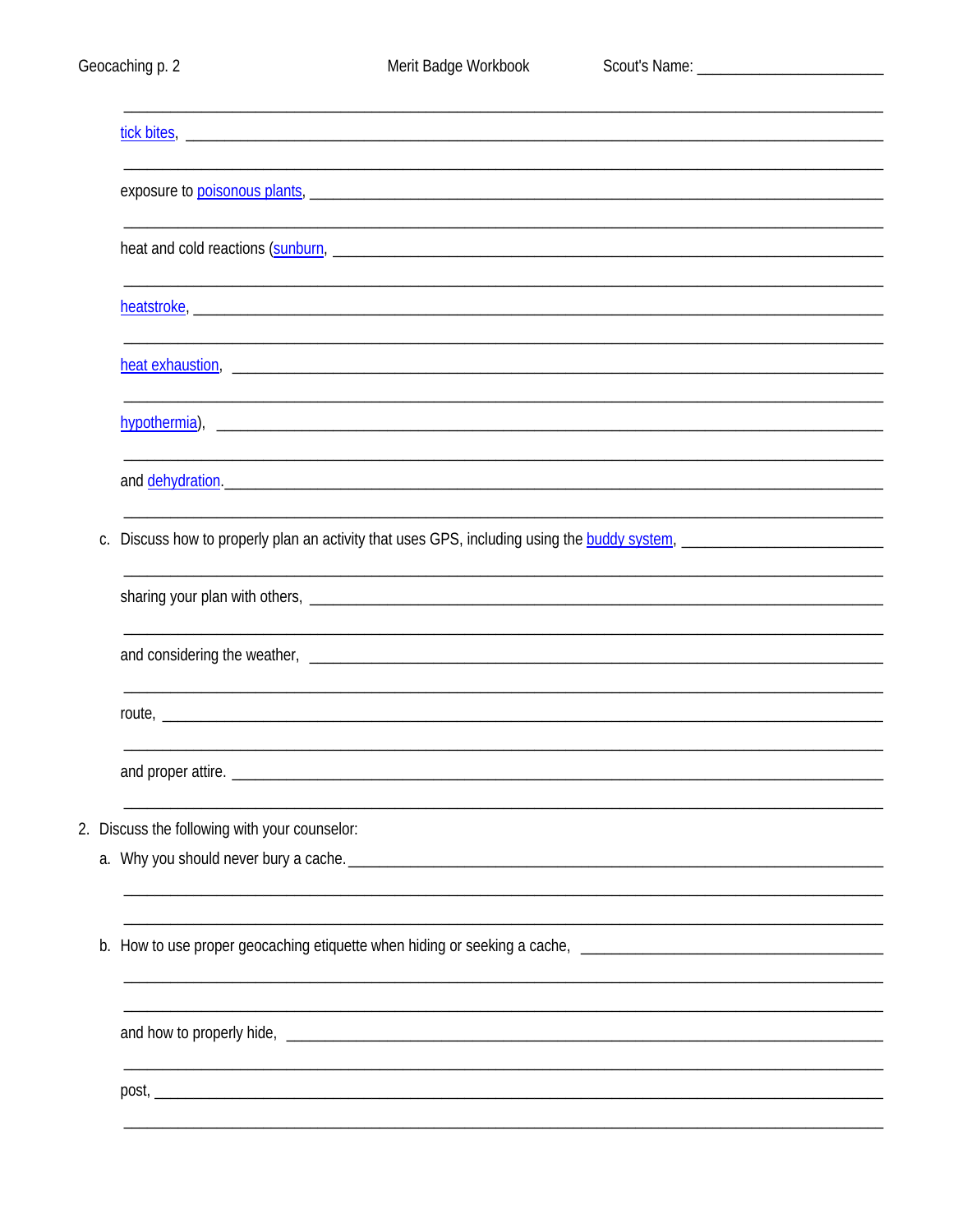| Geocaching p. 3                                            | Merit Badge Workbook                                                                                             |  |
|------------------------------------------------------------|------------------------------------------------------------------------------------------------------------------|--|
|                                                            |                                                                                                                  |  |
|                                                            |                                                                                                                  |  |
|                                                            |                                                                                                                  |  |
|                                                            |                                                                                                                  |  |
|                                                            |                                                                                                                  |  |
|                                                            |                                                                                                                  |  |
|                                                            |                                                                                                                  |  |
|                                                            | and the control of the control of the control of the control of the control of the control of the control of the |  |
|                                                            |                                                                                                                  |  |
|                                                            |                                                                                                                  |  |
|                                                            |                                                                                                                  |  |
|                                                            |                                                                                                                  |  |
|                                                            |                                                                                                                  |  |
|                                                            |                                                                                                                  |  |
| attributes,                                                |                                                                                                                  |  |
|                                                            | trackable. The contract of the contract of the contract of the contract of the contract of the contract of the   |  |
|                                                            |                                                                                                                  |  |
| Choose five additional terms to explain to your counselor. |                                                                                                                  |  |
|                                                            |                                                                                                                  |  |
|                                                            | 2.                                                                                                               |  |
|                                                            | 3.                                                                                                               |  |
|                                                            |                                                                                                                  |  |
|                                                            |                                                                                                                  |  |
| 5.                                                         |                                                                                                                  |  |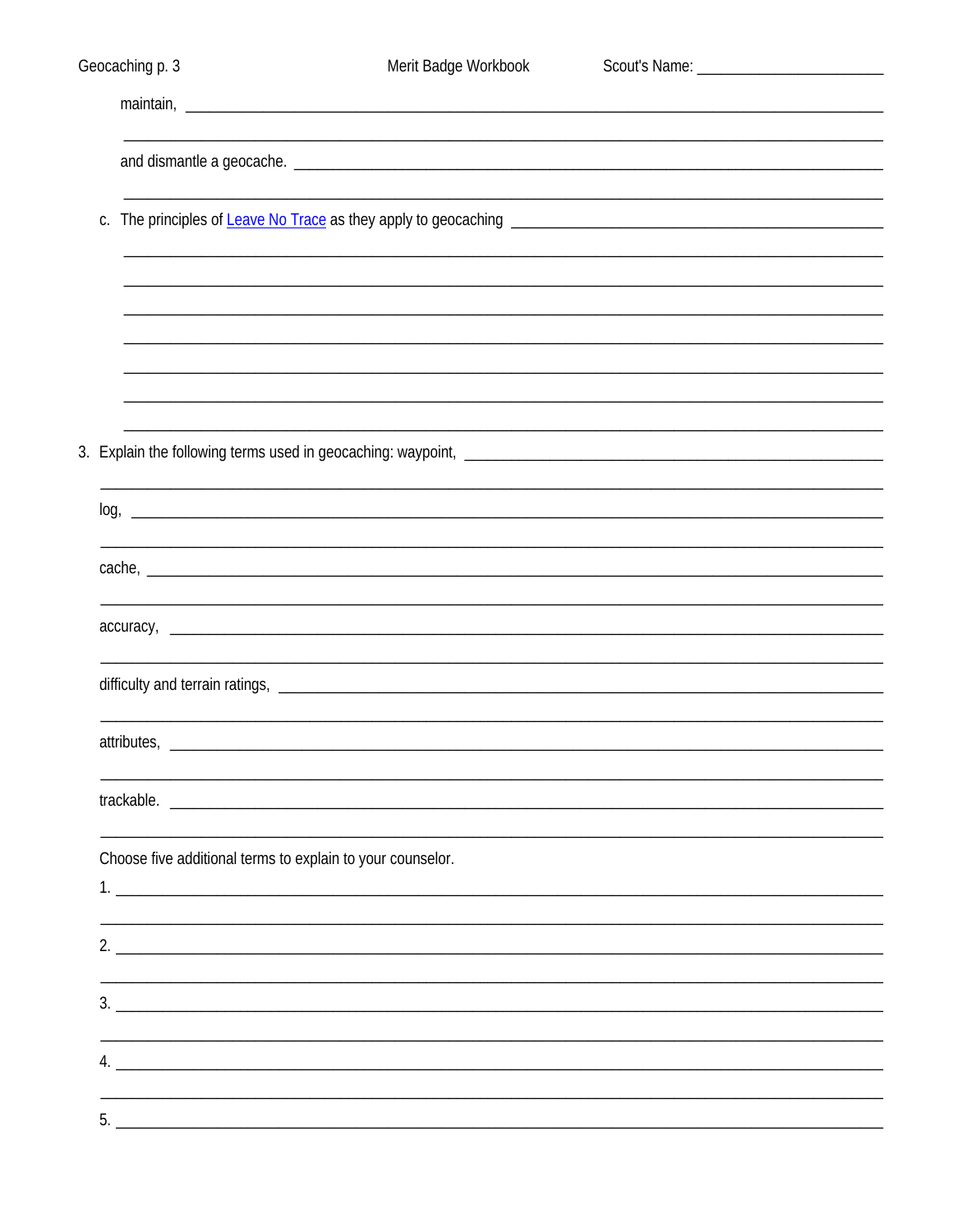Then, using Scouting's Teaching EDGE, demonstrate the use of a GPS unit to your counselor. Include marking and editing a 

changing field functions, the contract of the contract of the contract of the contract of the contract of the contract of the contract of the contract of the contract of the contract of the contract of the contract of the

- 5. Do the following:
	- a. Show you know how to use a map and compass and explain why this is important for geocaching.

and standard map reading skills and describe the benefits of each.

c. Explain the UTM (Universal Transverse Mercator) system

and how it differs from the latitude/longitude system used for public geocaches.

d. Show how to plot a UTM waypoint on a map. Compare the accuracy to that found with a GPS unit.

6. Describe the four steps to finding your first cache to your counselor.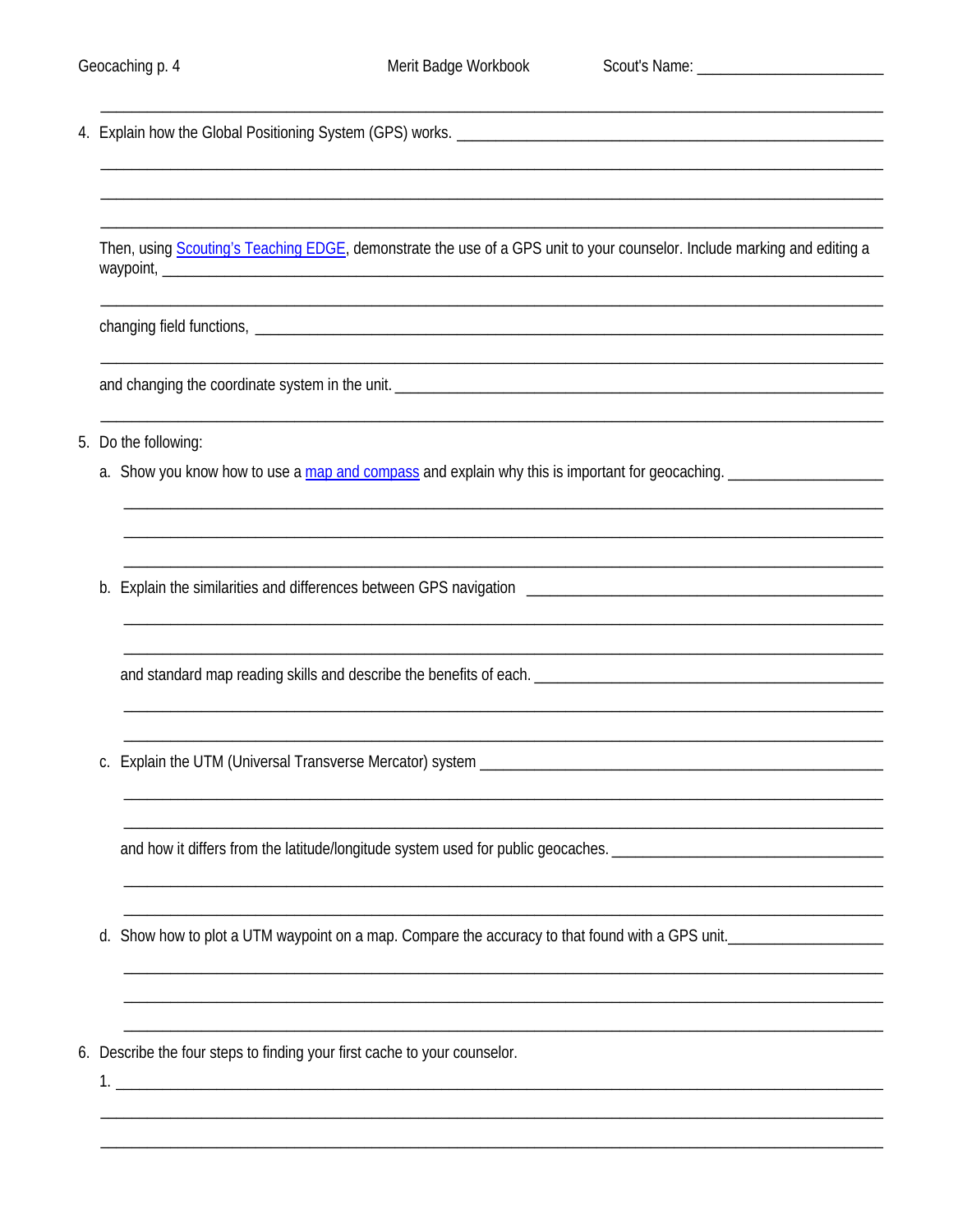| 2.                                                                                                                                                                                                              |
|-----------------------------------------------------------------------------------------------------------------------------------------------------------------------------------------------------------------|
|                                                                                                                                                                                                                 |
|                                                                                                                                                                                                                 |
|                                                                                                                                                                                                                 |
|                                                                                                                                                                                                                 |
|                                                                                                                                                                                                                 |
|                                                                                                                                                                                                                 |
|                                                                                                                                                                                                                 |
|                                                                                                                                                                                                                 |
|                                                                                                                                                                                                                 |
|                                                                                                                                                                                                                 |
|                                                                                                                                                                                                                 |
|                                                                                                                                                                                                                 |
| 7. With your parent's permission*, go to www.geocaching.com. Type in your zip code to locate public geocaches in your area.<br>Share the posted information about three of those geocaches with your counselor. |
|                                                                                                                                                                                                                 |
|                                                                                                                                                                                                                 |
|                                                                                                                                                                                                                 |
|                                                                                                                                                                                                                 |
|                                                                                                                                                                                                                 |
| 3.                                                                                                                                                                                                              |
|                                                                                                                                                                                                                 |
|                                                                                                                                                                                                                 |
|                                                                                                                                                                                                                 |
|                                                                                                                                                                                                                 |
| *To fulfill this requirement, you will need to set up a free user account with www.geocaching.com. Ask your parent for<br>permission and help before you do so.                                                 |
| Do ONE of the following:                                                                                                                                                                                        |
| a. If a Cache to Eagle® series exists in your council, visit at least three of the 12 locations in the series. Describe the                                                                                     |
| projects that each cache you visit highlights,                                                                                                                                                                  |
| 1.<br><u> 1986 - Jan Berlin, Amerikaansk politiker (* 1958)</u>                                                                                                                                                 |
|                                                                                                                                                                                                                 |
|                                                                                                                                                                                                                 |
|                                                                                                                                                                                                                 |
| 2.                                                                                                                                                                                                              |
|                                                                                                                                                                                                                 |
|                                                                                                                                                                                                                 |
| 3.<br><u> 2000 - Jan Barnett, maritant de la componentat de la componentat de la componentat de la componenta</u>                                                                                               |
|                                                                                                                                                                                                                 |
|                                                                                                                                                                                                                 |
|                                                                                                                                                                                                                 |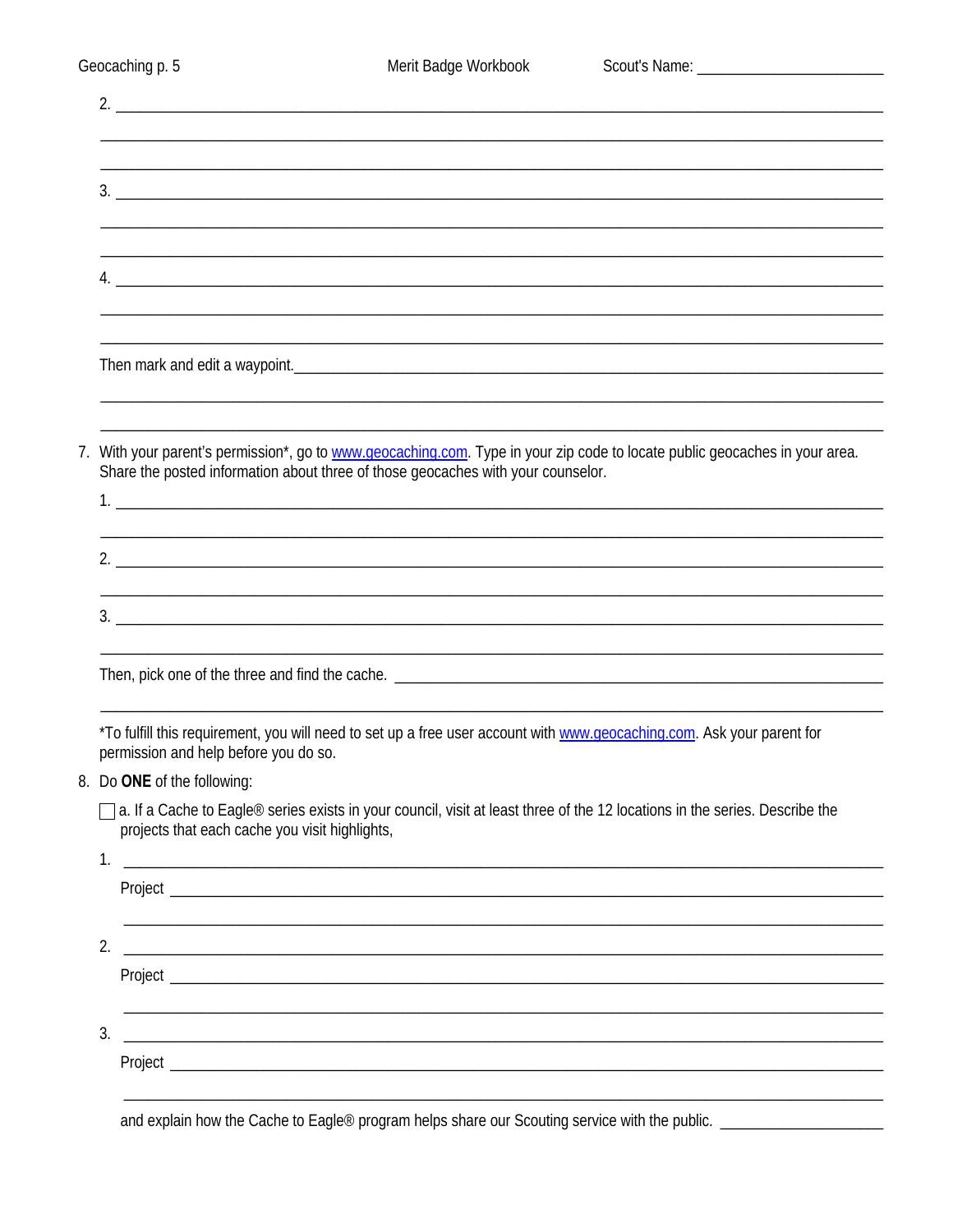Merit Badge Workbook

-OR- ib. Create a Scouting-related Travel Bug® that promotes one of the values of Scouting.

"Release" your Travel Bug into a public geocache and, with your parent's permission, monitor its progress at www.geocaching.com for 30 days. Keep a log, and share this with your counselor at the end of the 30-day period.

 $-OR \square$  c. Set up and hide a public geocache, following the guidelines in the Geocaching merit badge pamphlet. Before doing so, share with your counselor a six-month maintenance plan for the geocache where you are personally responsible for the 

After setting up the geocache, with your parent's permission, follow the logs online for 30 days and share them with your counselor.

and describe how you have practiced CITO at public geocaches or at a CITO event.

Then, either create CITO containers to leave at public caches, or host a CITO event for your unit or for the public.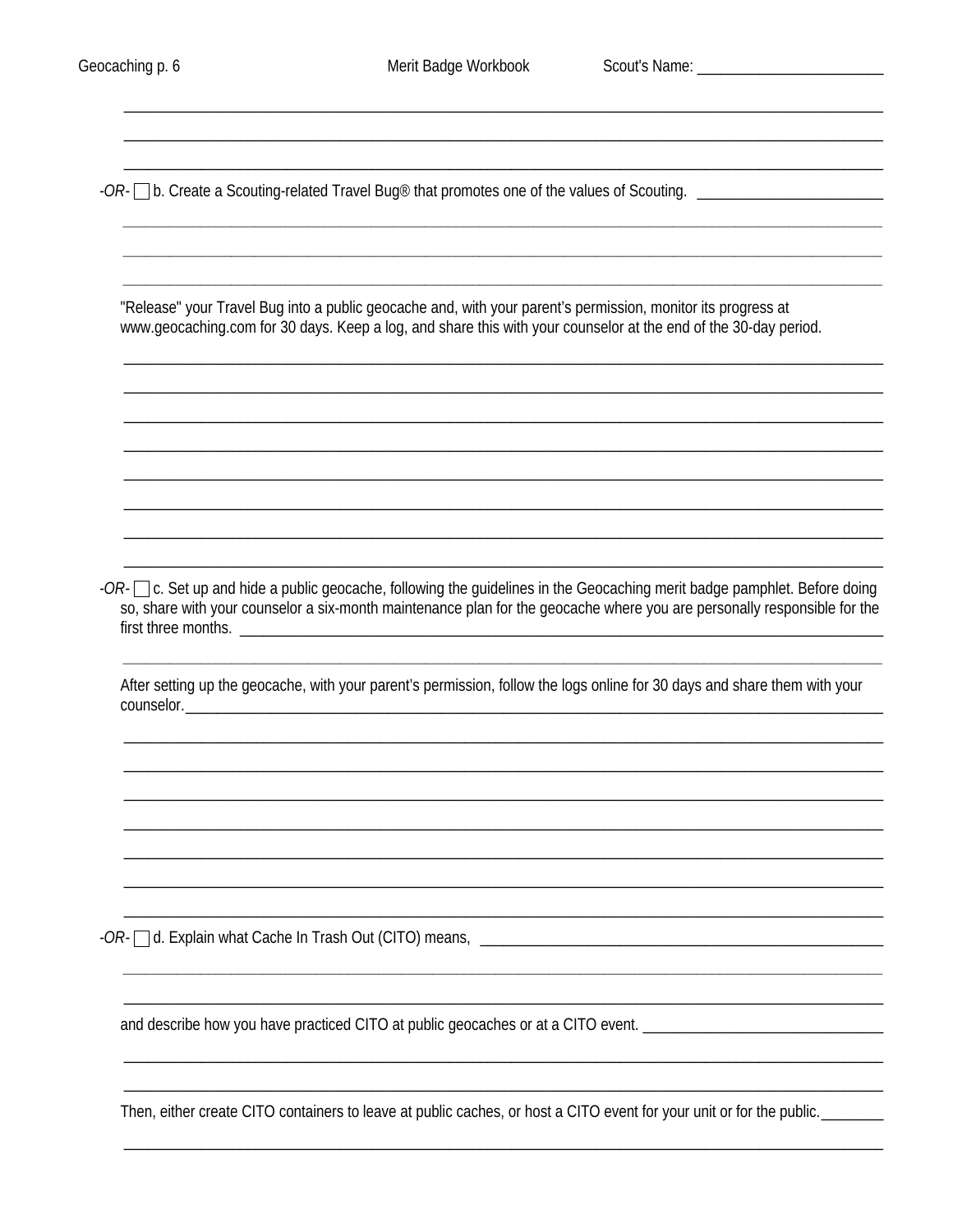<span id="page-6-0"></span> $\overline{\phantom{a}}$  , and the contribution of the contribution of the contribution of the contribution of the contribution of the contribution of the contribution of the contribution of the contribution of the contribution of the

 $\overline{\phantom{a}}$  , and the contribution of the contribution of the contribution of the contribution of the contribution of the contribution of the contribution of the contribution of the contribution of the contribution of the

9. Plan a geohunt for a youth group such as your troop or a neighboring pack, at school, or your place of worship. \_\_\_\_\_\_\_\_\_\_\_\_\_

| and the control of the control of the control of the control of the control of the control of the control of the                                                                                                                                                                                                                                                                                                                                             |  |  |
|--------------------------------------------------------------------------------------------------------------------------------------------------------------------------------------------------------------------------------------------------------------------------------------------------------------------------------------------------------------------------------------------------------------------------------------------------------------|--|--|
|                                                                                                                                                                                                                                                                                                                                                                                                                                                              |  |  |
|                                                                                                                                                                                                                                                                                                                                                                                                                                                              |  |  |
| Tell your counselor about your experience, and share the materials you used and developed for this event.                                                                                                                                                                                                                                                                                                                                                    |  |  |
| <b>Online Resources</b> (Use any Internet resource with caution and only with your parent's or guardian's permission.)<br>Boy Scouts of America: $\triangleright$ <u>scouting.org <math>\triangleright</math> Guide to Safe Scouting</u> $\triangleright$ Age-Appropriate Guidelines $\triangleright$ Safe Swim Defense<br>$\blacktriangleright$ Tenderfoot<br>► Second Class ► First Class<br>Rank Videos<br>► Safety Afloat<br>$\blacktriangleright$ Scout |  |  |
| Merit Badge Books: www.scoutstuff.org Please don't post workbooks on your site. Please instead post links to these:<br>MeritBadge.org: http://meritbadge.org/wiki/index.php/MBW -or- usscouts.org: http://www.usscouts.org/mb/worksheets/list.asp                                                                                                                                                                                                            |  |  |
| <b>Requirement Resources</b>                                                                                                                                                                                                                                                                                                                                                                                                                                 |  |  |
| These resources and more are at: http://meritbadge.org/wiki/index.php/Geocaching                                                                                                                                                                                                                                                                                                                                                                             |  |  |
| <b>GPS Introduction:</b>                                                                                                                                                                                                                                                                                                                                                                                                                                     |  |  |
| Simple pdf instructions:                                                                                                                                                                                                                                                                                                                                                                                                                                     |  |  |
| http://www.qeocaching.com/articles/Brochures/EN/EN_Geocaching_BROCHURE_online_color.pdf                                                                                                                                                                                                                                                                                                                                                                      |  |  |
| Geocaching.com video: What Is Geocaching? http://www.youtube.com/watch?v=-4VFeYZTTYs<br>$\bullet$                                                                                                                                                                                                                                                                                                                                                            |  |  |
| Frequently Asked Questions: http://www.geocaching.com/faq/                                                                                                                                                                                                                                                                                                                                                                                                   |  |  |
| 1.a. Geocaching hazards                                                                                                                                                                                                                                                                                                                                                                                                                                      |  |  |
| 1.b. cuts, scrapes, snakebite, insect stings, tick bites, exposure to poisonous plants,                                                                                                                                                                                                                                                                                                                                                                      |  |  |
| heat and cold reactions (sunburn, heatstroke, heat exhaustion, hypothermia), and dehydration.                                                                                                                                                                                                                                                                                                                                                                |  |  |
| 1.c. <b>Buddy</b> system                                                                                                                                                                                                                                                                                                                                                                                                                                     |  |  |
| 2.a. Geocaching Etiquette: Never bury a cache: http://www.geocaching-101.com/2010/03/21/the-basics/                                                                                                                                                                                                                                                                                                                                                          |  |  |
| Cache Locations - never bury: http://dnr.wi.gov/org/land/parks/other/geocache.html<br>$\bullet$                                                                                                                                                                                                                                                                                                                                                              |  |  |
| Never bury - respect the environment Leave No Trace<br>$\bullet$                                                                                                                                                                                                                                                                                                                                                                                             |  |  |
| Hiding a Geocache: http://adventure.howstuffworks.com/outdoor-activities/hiking/geocaching5.htm<br>$\bullet$                                                                                                                                                                                                                                                                                                                                                 |  |  |
| 2.b. Geocaching etiquette: http://www.scouting.org/filestore/pdf/gh3.pdf                                                                                                                                                                                                                                                                                                                                                                                     |  |  |
| Hiding a Geocache: http://adventure.howstuffworks.com/outdoor-activities/hiking/geocaching5.htm                                                                                                                                                                                                                                                                                                                                                              |  |  |
| 2.c. Leave No Trace                                                                                                                                                                                                                                                                                                                                                                                                                                          |  |  |
| 3. Glossary of Terms: http://www.geocaching.com/about/glossary.aspx                                                                                                                                                                                                                                                                                                                                                                                          |  |  |
| Waypoint: http://www.qeocaching.com/about/qlossary.aspx#Waypoint                                                                                                                                                                                                                                                                                                                                                                                             |  |  |
| Cache: http://www.geocaching.com/about/glossary.aspx#Cache                                                                                                                                                                                                                                                                                                                                                                                                   |  |  |
| Attributes Icons: http://www.geocaching.com/about/icons.aspx<br>$\bullet$                                                                                                                                                                                                                                                                                                                                                                                    |  |  |
| Examples of additional terms are included above such as Muggle, ROT13 Code, etc.                                                                                                                                                                                                                                                                                                                                                                             |  |  |
| Benchmarks: http://www.geocaching.com/mark/default.aspx                                                                                                                                                                                                                                                                                                                                                                                                      |  |  |
| Datum: http://www.geocaching.com/about/glossary.aspx#datum                                                                                                                                                                                                                                                                                                                                                                                                   |  |  |
| 4. How GPS Receivers work: http://electronics.howstuffworks.com/qps.htm                                                                                                                                                                                                                                                                                                                                                                                      |  |  |